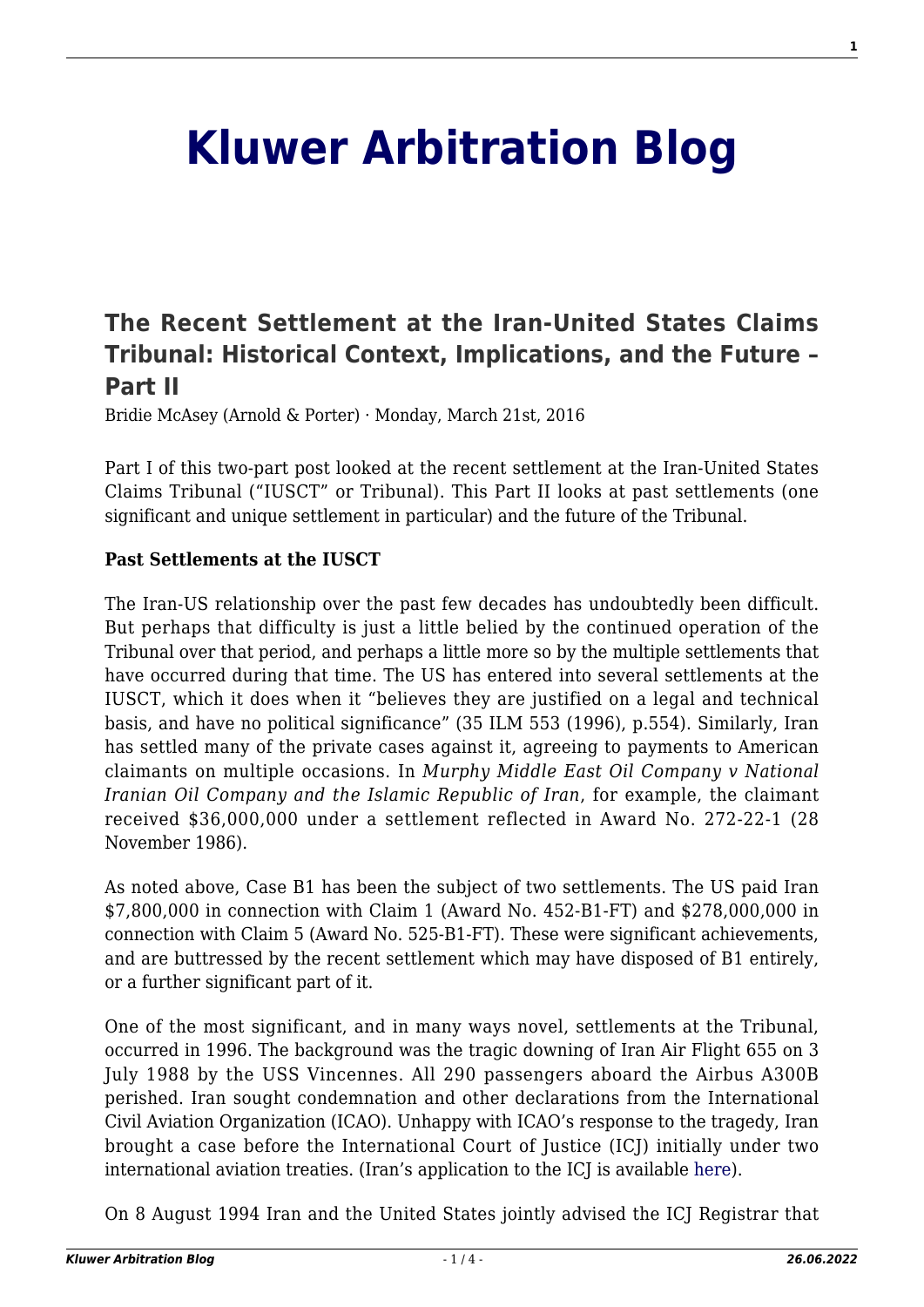they had entered into negotiations and asked that the court postpone hearings *sine die*. On 9 February 1996 the United States and Iran executed various settlement agreements. [One of these](http://www.icj-cij.org/docket/files/79/11131.pdf) was to settle the ICJ case and was submitted to the ICJ accordingly. Two further agreements were submitted to the IUSCT, one titled a "General Agreement on the Settlement of Certain ICJ and Tribunal Cases" and the other a "Settlement Agreement on Certain Claims Before the Iran-US Claims Tribunal." As the title suggests, the former describes the overall settlement including the interlocking actions that would be taken to effect it. The latter contains the terms for settlement of the IUSCT cases, such as releases.

The global settlement amount was \$131,800,000, \$61,800,000 of which was for payments to the "heirs and legatees" of victims of Flight 655. The settlement agreement submitted to the ICJ listed those beneficiaries in an annex. A further annex set forth how the funds would be distributed to the beneficiaries. It appears that neither of these annexes were ever made public, but a contemporaneous US State Department fact sheet indicated that "[n]o money will be paid to the Government of Iran under the settlement," suggesting that payments were somehow to be made directly to the beneficiaries. The settlement is uninteresting in terms of substantial law (e.g. international humanitarian law or the law of State responsibility) because it was stated to be *ex gratia*. By contrast, from an international dispute resolution and procedural perspective, its direct benefit to individuals is interesting given that the parties (and therefore the recipients of any relief granted) in a contentious ICJ case, can only ever be States, as opposed to individuals. The apparent requirement that payment be made directly to individuals disrupts the traditional operation of diplomatic protection, whereby a State claims on behalf of its citizens.

The US paid \$70,000,000 to settle the IUSCT cases. The bundled nature of the settlement, and the fact that the award on agreed terms to an extent covered claims in a case not before the IUSCT is a further interesting aspect of this settlement, and one that the Tribunal was well aware of. A footnote in the award on agreed terms stated that *"[t]he authority of this Tribunal to issue Awards on Agreed Terms is strictly limited to settlements submitted by the Parties with respect to disputes within its jurisdiction and properly pending before it."* One can imagine the Tribunal might have been in a tricky position; it was wary of extending its authority to claims in another forum, but it would not have wanted to disrupt the possibly fragile settlement. Of course this was not the only time that the ICJ and IUSCT had been intertwined; the case brought by the US at the ICJ in relation to the detention of hostages (*United States Diplomatic and Consular Staff in Tehran (United States of America v. Iran)*) was, in effect, settled by the Algiers Declarations.

### **The Future**

So what does the recent settlement mean for the Tribunal, set against the background that this two-part post has described? First and foremost it is settlement of only one case (or part thereof), and others remain. The factors inhibiting a global settlement of all remaining claims are presumably a mix of political and legal. Evidently those factors trump the continued expense of the Tribunal. This means that the work of the IUSCT will go on. The Tribunal plainly has a history of significant and sometimes innovative settlements, but a global settlement that would wrap up the Tribunal could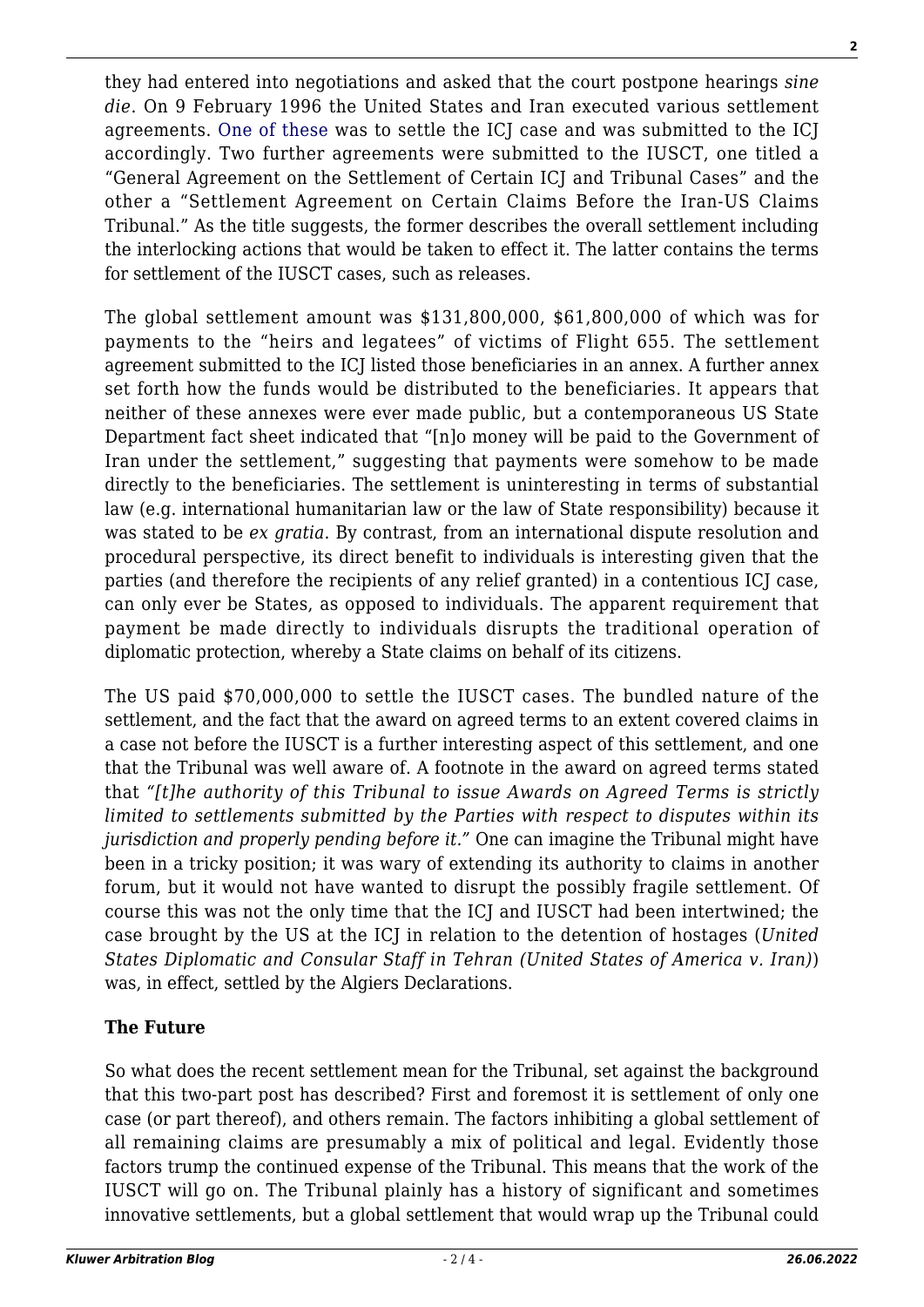$\mathcal{L}_\text{max}$ 

be a more complicated proposition, as much as it appears a logical and desirable solution.

But how long will the Tribunal go on? This perennial question is probably that most often put to those involved with the work of the Tribunal. In so far as this distracts and detracts from the substantive work of the Tribunal, it is somewhat of a shame, given that the Tribunal continues to generate interesting and relevant decisions (e.g. the [Revision Request decision](http://iusct.net/General Documents/B61 Doc 961 EN (DEC).pdf) discussed in Part I of this post). Nonetheless, it is an obvious and pertinent question. The Tribunal has challenges ahead. Part I of this post discussed the difficult path of the "implicit obligation" holding. As noted, the Tribunal's upcoming tasks include determining losses (quantum) in Case No. A15 (II:A and II:B). In doing so, the Tribunal will likely have to consider the import of the controversial Partial Award in Case No. B61 and its approach to the "implicit obligation." Challenges such as this may slow the Tribunal's progress.

In his recent resignation statement (available [here](http://res.cloudinary.com/lbresearch/image/upload/v1449481124/statementcnb_711115_938.pdf)), Judge Charles Brower stated that it is estimated that the Tribunal will take five years to hear each remaining case. Assuming that the Tribunal has around 14 cases or sub-cases still to dispose of, and that it deals with them *seriatim* (which would largely reflect the practice to date), the Tribunal still has around 70 years of work ahead of it. This is plainly a remarkable amount of time. Obvious questions about the relevance and value of an award issued over 100 years after the fact (the Tribunal has already been operating for 35 years) arise. Such a long passage of time would also exacerbate issues which the Tribunal may already be facing. With the effluence of time, evidence is lost or is difficult to locate, for example, and fact witnesses pass away or their memories fade. Furthermore, the Tribunal's docket of outstanding cases appears to include cases dealing with highly politicised and potentially volatile issues. Case No. A30, for example, is based in part on allegations that the United States breached the Algiers Declarations by authorising covert Central Intelligence Agency operations (see Charles Brower and Jason Brueschke, *The Iran United States Claims Tribunal* (Martinus Nijhoff, 1998), fn 465; the US' statement of defense in Case No. A30 is available [here](http://www.state.gov/documents/organization/65779.pdf)). One wonders if the further litigation of such claims would be detrimental to the current détente between Iran and the United States. The risk of this may need to be weighed against the value of a final determination of such claims.

*The author is an associate at Arnold & Porter and former Legal Adviser to the President of the IUSCT. The views expressed herein are the author's and do not necessarily reflect those of Arnold & Porter or its clients.*

*To make sure you do not miss out on regular updates from the Kluwer Arbitration Blog, please subscribe [here](http://arbitrationblog.kluwerarbitration.com/newsletter/). To submit a proposal for a blog post, please consult our [Editorial Guidelines.](http://arbitrationblog.kluwerarbitration.com/editorial-guidelines/)*